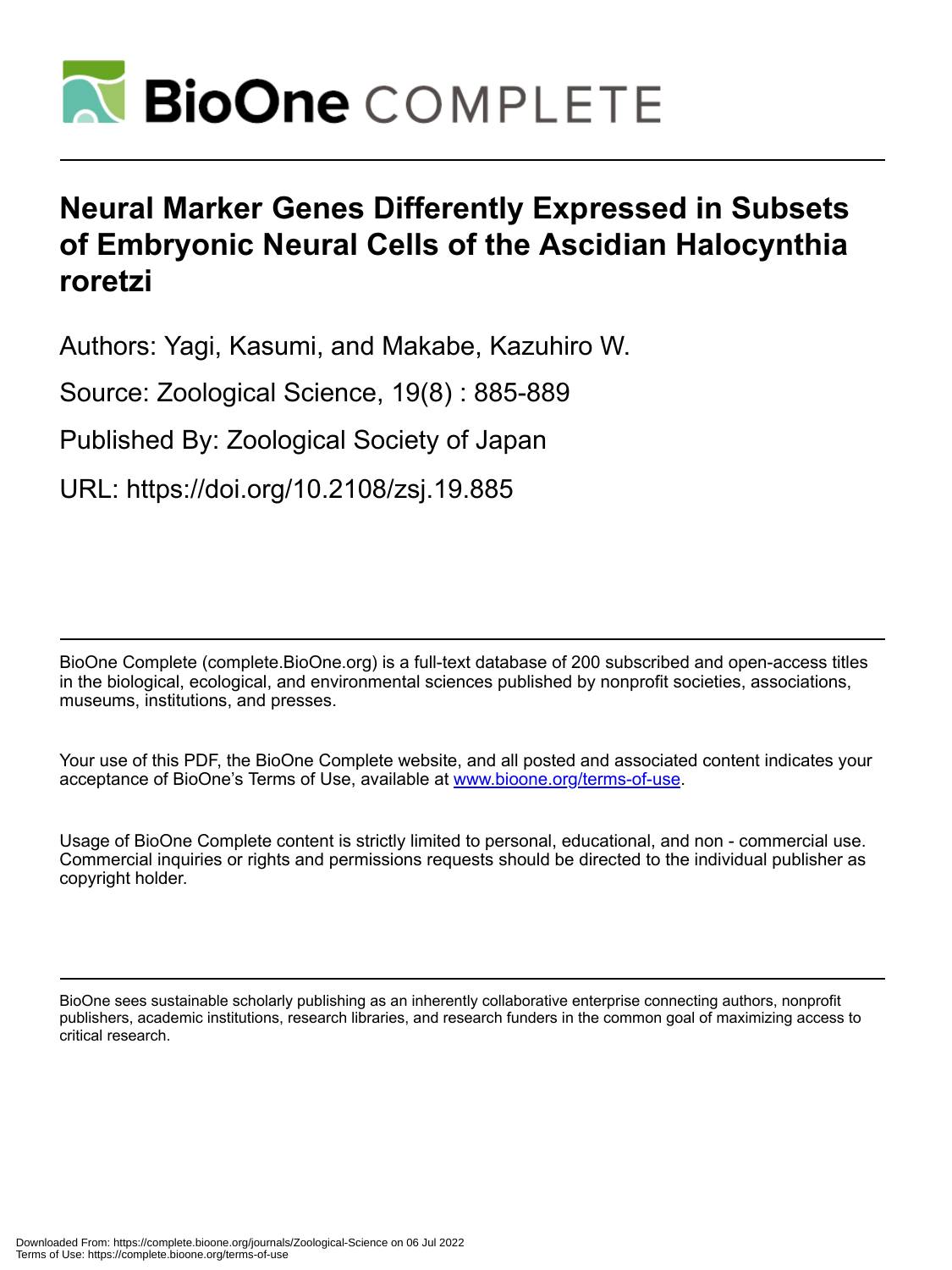# **Neural Marker Genes Differently Expressed in Subsets of Embryonic Neural Cells of the Ascidian** *Halocynthia roretzi*

Kasumi Yagi and Kazuhiro W. Makabe\*

*Department of Zoology, Graduate School of Science, Kyoto University, Kyoto 606-8502, JAPAN*

**ABSTRACT**—Ascidians are lower chordates that possess a possible prototype of the vertebrate nervous system. The central and peripheral nervous systems of ascidian larvae are composed of only a few hundred cells (Nicol and Meinertzhagen, 1991). To investigate how these ascidian nervous systems develop, dissection at the molecular level using subset-specific markers is essential. Here we describe four new genes zygotically expressed in subsets of the ascidian neural cells. The spatial expression domains of these genes overlap in some parts but not in other parts of the nervous systems. Our results suggest that there are functionally different regions in the nervous systems owing to the gene expression differences. Further analyses of these genes will enable us to determine the molecular neuro-developmental characteristics of various clusters of neural cells.

**Key words**: ascidian, neural marker genes, calnexin, cellubrevin, doublecortin

# **INTRODUCTION**

Ascidians belong to subphylum Urochordata, the sister group to vertebrates and cephalochordates, and their larvae have many characteristics of a prototype vertebrate (Satoh, 1994). In particular, the central nervous system (CNS) of the ascidian larvae is formed in a typical vertebrate fashion with dorsal neural tube formation. At the molecular level, the antero-posterior axis of the ascidian neural tube has comparable gene expression patterns to the vertebrate CNS (Wada *et al*., 1998). Precise analyses of the ascidian nervous system are expected to provide insights into the ancestral condition of the chordate nervous system, and, on the other hand, into complicated vertebrate systems in miniature as a model chordate nervous system. Ascidian possesses a small genome (Simmen *et al.*, 1998) and develop with simple, invariant embryonic cleavage patterns, which facilitate the analysis of gene expression patterns during neurogenesis (Nishida, 1987; Nicol and Meinertzhagen, 1991).

Despite the basic similarities between ascidians and vertebrates, differences such as the absence of stem cells, neural crest cells, lamination, radial migration, and apoptosis during neural development in ascidians are obvious (Meinertzhagen and Okamura, 2001). Although the ascidian

nervous system exhibits a variety of behaviors and responses, it comprises no more than several hundred of cells (Nicol and Meinertzhagen, 1991). The ascidian nervous system is composed of the central and the peripheral nervous systems. The former consists of the brain or anterior sensory vesicle derived from a-line blastomeres, the posterior sensory vesicle derived from A- and b-line blastomeres, the visceral ganglion containing motor neurons that innervate the tail, and the caudal neural tube formed by four rows of ependymal cells (Nishida, 1987; Okada *et al.*, 1997; Nicol and Meinertzhagen, 1998a, b, 1991). The latter includes palps and RTENs in the trunk and epidermal neurons along the midline of the tail (Nishida, 1987; Takamura, 1998).

Despite the small cell number and relatively simple construction of the ascidian nervous system, structural or functional features to define different types of cells studied at the molecular level have not been sufficiently reported. Even neurons and ependymal cells are not clearly distinguished yet, especially at the early stage of development. To characterize individual cells and investigate the nature of the ascidian nervous system, gene markers which can identify these cells are required. Here we report four new genes zygotically expressed in subsets of the ascidian neural cells.

 $*$  Corresponding author: Tel.  $+81-75-753-4095$ ; FAX. +81-75-705-1113. E-mail: kwmakabe@ascidian.zool.kyoto-u.ac.jp

# **MATERIALS AND METHODS**

## **Animals and embryos**

Adult ascidians, *Halocynthia roretzi*, were obtained during the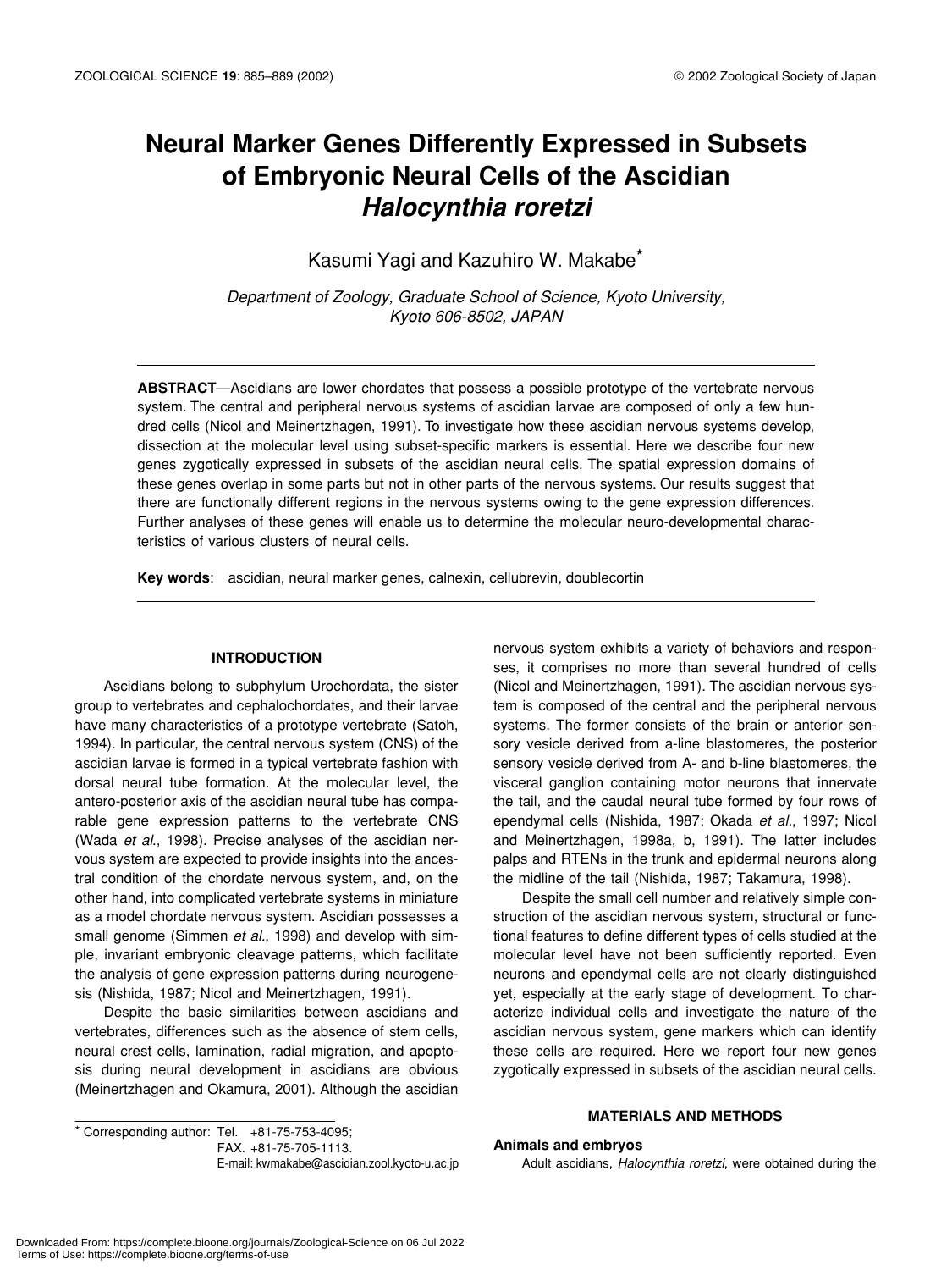spawning season from fishermen near the Asamushi Marine Biological Station, Tohoku Univ., Aomori, Japan and the Otsuchi Marine Research Center, Ocean Research Institute, Univ. of Tokyo, Iwate, Japan. Naturally spawned eggs were artificially fertilized with a suspension of non-self sperm. Fertilized eggs were cultured at 11°C. Embryos were collected at appropriate stages by low-speed centrifugation and fixed for whole-mount *in situ* hybridization.

#### **cDNAs and sequence analyses**

cDNAs were sequenced using an automated DNA sequencer (ABI PRISM 377, Perkin Elmer Japan). A homology search for the predicted amino acid sequence was performed using the BLAST network service (NCBI).

#### **Whole-mount** *in situ* **hybridization**

Whole-mount specimens were hybridized *in situ* at 42°C using digoxigenin-labeled antisense probes, as described previously (Miya *et al*., 1994). Some specimens were manually sectioned with a fine razor under a light microscope to confirm the localization of hybridization signals. To render specimens transparent, they were dehydrated in ethanol and cleared in a 1:2 mixture (v/v) of benzyl alcohol and benzyl benzoate.

# **RESULTS AND DISCUSSION**

The nervous system of an ascidian tadpole larva is relatively primitive compared with those of vertebrates. In spite of its simplicity, it is complicated enough to execute complex behaviors in the swimming larval stage. Considering the phylogenetic position of ascidians as lower chordates, analysis of the detailed architecture of the ascidian nervous system at the molecular level promises to provide fundamental information necessary to understand the development of the nervous systems of higher animals. We previously characterized a neural marker expressed in a wide range of neural tissues (Yagi and Makabe, 2001). Further analyses will require molecular markers that can distinguish subsets of neural cells.

We performed a screen of randomly selected clones from a *Halocynthia roretzi* fertilized egg cDNA library for localized messages by whole-mount *in situ* hybridization, and simultaneously did the same for early tailbud embryos in order to investigate the spatial expression patterns of zygotic transcription using maternal messages as probes (Makabe *et al*., 2001), based on the claim that approximately 90% of zygotically active genes are also functional in oogenesis in the fruit fly, nematode and sea urchin (Davidson, 1986). The early findings in that screen enabled us to isolate numerous genes that are expressed not only maternally in the eggs but also zygotically in the nervous systems of the tailbud embryos. In the present study, we report four genes, most of which encode probable neural cell-specific structural proteins, that are expressed in subsets of the nervous system cells and can serve as useful molecular markers in neuro-developmental biological studies to examine the types of cells that compose the nervous system and how they differentiate during embryogenesis.

*HrZF-2* (accession no. AB047036) cDNA is 2818 bp in length and encodes a 550-amino-acid polypeptide that is a putative transcription factor carrying four C2H2 type zinc-fingers. The putative amino-acid sequence of *HrZF-2* is similar to that of mouse MEG2, which may be involved in testicular cell differentiation (Passananti *et al*., 1989). *HrZF2* mRNA signals first became evident at the middle gastrula stage but were faint throughout the presumptive neural plate cells, with a strong bilateral signal in the neurula (Fig. 1A,B,C). In the tailbud embryo, the gene was expressed in presumptive palps, RTENs, lateral regions of the sensory vesicle, lateral rows of ependymal cells in the neural tube, including pairs of motor neurons, and some dorsal and ventral peripheral neurons (Fig. 1D,E,F). The expression pattern of this gene resembled that of *HrETR-1* (Yagi and Makabe, 2001), although the *HrZF-2* signals were weaker overall.

*HrCalnexin* (accession no. AB047037) is 2525 bp in length and encodes a 581-amino-acid polypeptide that is a homolog of Calnexin, a calcium-binding protein reported to be involved in the assembly and/or retention of proteins in the ER (Tjoelker *et al*., 1994). The *HrCalnexin* gene was expressed in the mesenchyme and epidermis, intensely in the trunk and weakly in the tail, and also expressed in the nervous systems, in which the signals were detected in the sensory vesicle and the caudal neural tube (Fig. 1G, H, I, J, L). Examination of cross sections of the stained tail showed that this gene was expressed strongly in the dorsal ependymal cells in the neural tube, but was not or was only faintly expressed in the other cells (Fig. 1K). The most notable differences between the expression sites of this gene and those of other genes described in this report were the intense expression in the dorsal row of the neural tube and the lack of expression in peripheral neurons.

*HrCellubrevin* (accession no. AB077367) is 1442 bp in length and encodes a 110-amino-acid polypeptide, Cellubrevin, which is a member of the synaptobrevin family of vesicle-associated membrane proteins (McMahon *et al*., 1993). Intense expression of this gene was observed in the central nervous system in the trunk and motor neurons. The signals were also seen in the dorsal epidermal neurons of the peripheral nervous system in the early and middle tailbud embryos, which made it possible to locate the presumptive caudal neurons (Fig. 1M,N). Interestingly, there was no staining in the rest of the peripheral nervous system. This supports the idea that the dorsal and ventral epidermal neurons are somewhat different in structure and/or function.

*HrDoublecortin* (accession no. AB047038) is 3275 bp in length and encodes an 803-amino-acid polypeptide that is a homolog of Doublecortin, a calcium-dependent signaling protein that is strongly expressed in the mammalian fetal brain and is involved in neuronal migration in the central nervous system (des Portes *et al*., 1998). The onset of expression of this gene occurred around neurulation, following which the number of positive cells rapidly increased. The expression pattern of this gene was considerably different from those of the other genes examined: there was no expression in presumptive palps or the central region of the trunk CNS. The gene was expressed in RTENs, the dorsal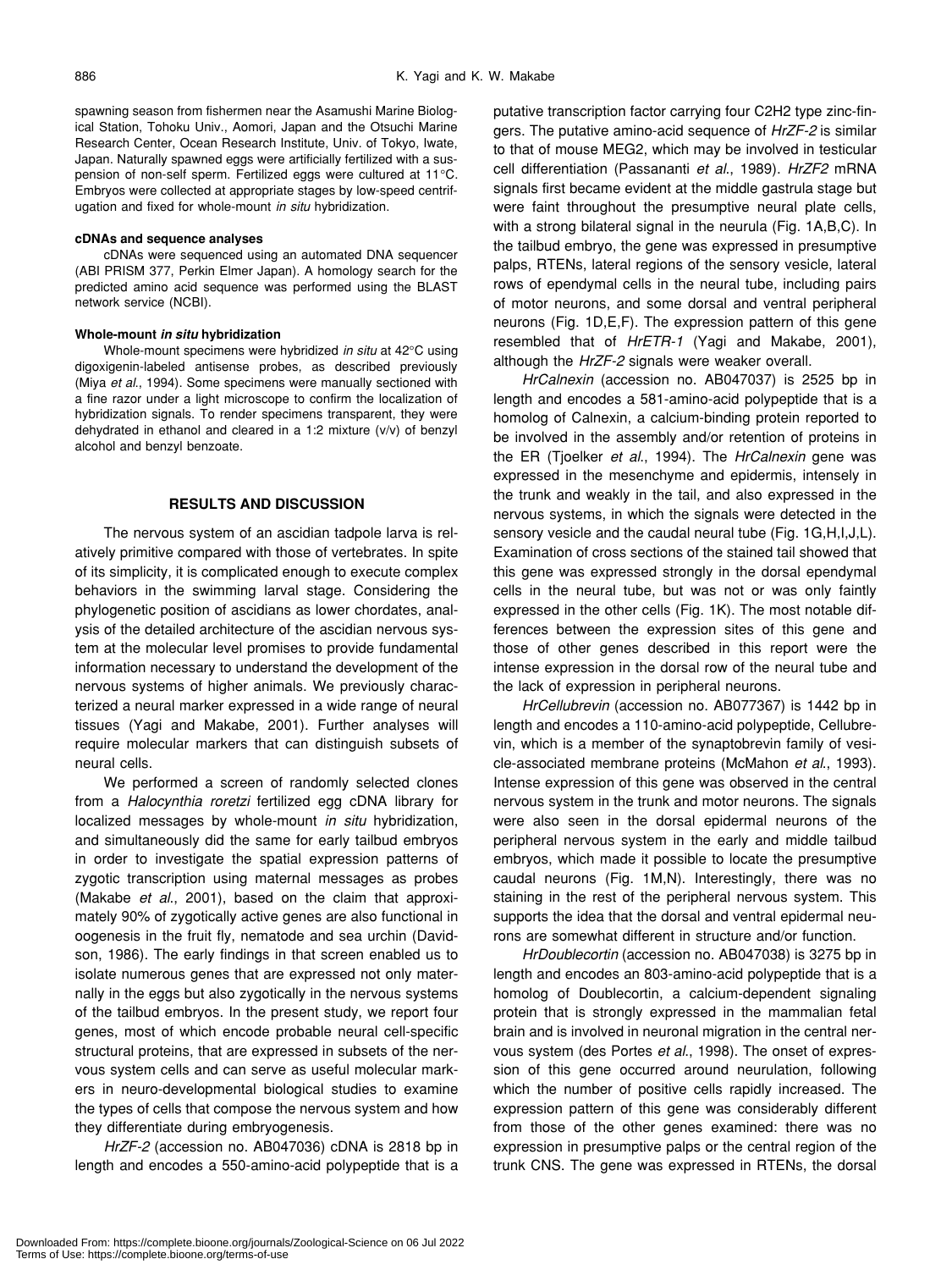

Fig. 1. Expression of HrZF2 (A-F), HrCalnexin (G-L), HrCellubrevin (M,N), and HrDoublecortin (O-W) as revealed by whole-mount in situ hybridization. **A** A middle gastrula, ventral view, anterior is to the top. **B** A neural plate-stage embryo, dorsal view. **C** A late neurula, dorsal view. **D** An early tailbud embryo, dorsal view. **E** A cross-section of the early tailbud embryo shown in **D**, through the middle of the tail. **F** A middle tailbud embryo, dorsal view. **G** A late gastrula, **H** a neural plate-stage embryo, **I** a late neurula, **J** an early tailbud embryo, and **L** a middle tailbud embryo, dorsal view. **K** A cross-section of the early embryo shown in **J**, rendered transparent. **M** An early and **N** a middle tailbud embryo, dorsal view. **O** A neural plate-stage embryo, **P** a late neurula, **Q** an early tailbud embryo, and **R** a middle tailbud embryo, dorsal view. **S** An early tailbud embryo, ventral view. Six VCENs are stained. Signals in the endodermal strand cells are out of focus. **T** An enlarged view of the trunk of a middle tailbud embryo. Signals in epidermal neurons on the neck (DCENs) and RTENs are indicated by a short and a long arrow, respectively. **U** A cross-section of a middle tailbud embryo. Signals in the caudal neural tube and endodermal strand cells are indicated by an arrow and an arrowhead, respectively. **V** An early, and **W** a middle tailbud embryo, ventral view. Endodermal strand cells expressing *HrDoublecortin* are seen to be lined up in **W**.

sensory vesicle, the whole caudal neural tube, including motor neurons, and the peripheral neurons in the tail (Fig. 1O,P,Q,R). The signals were localized in the nuclei, which enabled us to determine the number of peripheral neurons (summarized in Fig. 2): they consisted of five bilateral pairs of RTENs (Fig. 1T, long arrow), four dorsal peripheral neurons (DCENs) (Fig. 1T, short arrow) forming a cluster flanking motor neurons, three pairs (one apart from the other two) of peripheral neurons on the dorsal side in the posterior region of the posterior region of the tail, and six peripheral neurons (VCENs) clustered as two patches on the ventral midline of the tail (four cells in an anterior and two in a posterior patch (Fig. 1S, the long and short arrow, respectively)). The origins of these peripheral neurons are, however, unclear, because *HrDoublecortin* transcripts were detectable only after the late neurula stage. Since the expression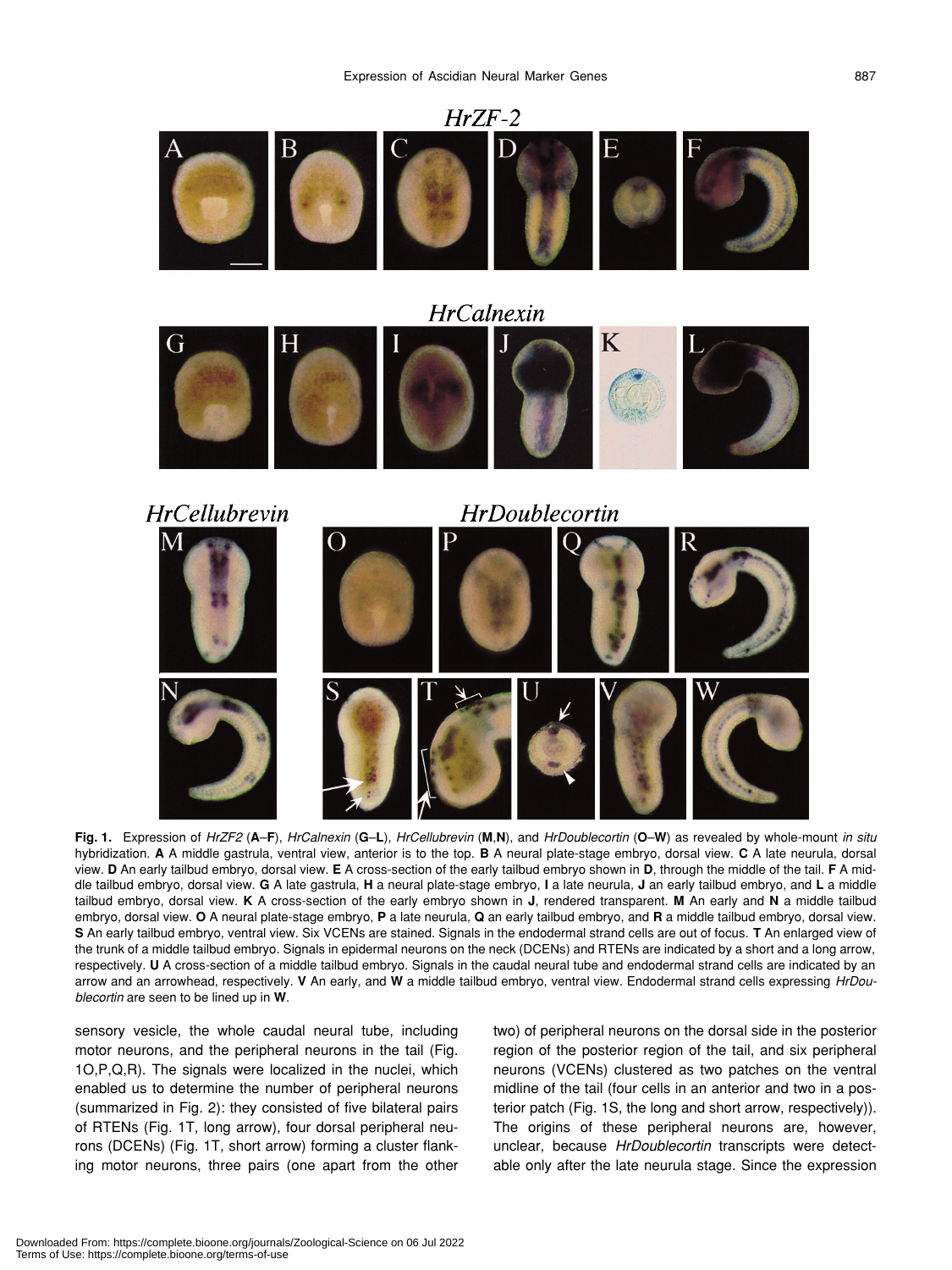of this gene was also observed in the endodermal strand at the tailbud stage (Fig. 1U, arrowhead), another finding made using this gene, unrelated to neurogenesis, was that intercalation of endodermal strand cells occurred between the early and middle tailbud stages: two rows of cells were observed in the early tailbud embryo, whereas only a single row was identified in the middle tailbud embryo (Fig. 1V,W).

Ishida *et al*. (1996) reported that some epidermis-specific genes were not expressed in a ring-shaped region in the anterior trunk or on the dorsal and ventral midline of the tail. This observation has been extended by showing lack of expression of the epidermis-specific *smad1/5* gene in these regions (Kobayashi and Makabe, 1999). Here we have described several neural genes expressed in these regions, suggesting that cells of the peripheral nervous system are derived from these regions. Presumptive peripheral neurons stained for *HrDoublecortin* expression seem to correspond to the larval epidermal neurons reported by Takamura (1998) as RTEN, ATEN and CEN. As for the palps, Takamura (1998) demonstrated the existence of two pearshaped neurons in each palp; these neurons are connected with five bilateral pairs of epidermal neurons (RTENs) located in the dorso-apical region of the trunk. Our observations described above on the gene expression in palp regions did not have high enough resolution to prove a correspondence between the larval neurons and the stained cells, although the stained areas seemed to be larger than those expected for a few neurons. This is, therefore, one of the areas to be investigated in future studies.

The results obtained in this study are summarized in Fig. 2. It may be worth noting again that three of the four genes examined here encode neural cell-specific structural proteins, which are directly involved in the functions of the



**Fig. 2.** Summary of the expression of the neural marker genes in the central and peripheral nervous system. Early tailbud embryos: lateral view and cross-sectional view of the neural tube through the middle of the tail are schematically drawn. The CNS and PNS are shown in pink and aqua, respectively. The regions of intense expression of each gene are colored red and blue.

expressing cells. We demonstrated that the four rows of ependymal cells in the caudal neural tube differ in their gene expression patterns. In particular, *HrZF-2* was expressed in the lateral cells, as was *HrETR-1*, while *HrCalnexin* was expressed intensely in the dorsal cells but was not or was very faintly expressed in the other cells. These results may suggest that there are three kinds of cells in the neural tube with different functions at the molecular level, as also suggested by the gene expression patterns of a transcription factor and a signaling ligand (Shimauchi *et al*., 1997; Sasakura and Makabe, 2000). Moreover, *HrZF-2* and *HrDoublecortin* were expressed dominantly in the lateral and dorsal part of the sensory vesicle, respectively, as shown above. The vesicle should be functionally subdivided into even finer regions in order to establish the basis of the complex larval behavior, although such molecular evidences have not been reported. Therefore, it is now essential to isolate and characterize many genes which show differences of expression pattern in the ascidian nervous systems, and by which neural cells can be distinguished from each other in order to investigate the functions of the different neural cells.

# **ACKNOWLEDGEMENTS**

We thank all members of the Asamushi Marine Biological Station of Tohoku University and the Otsuchi Marine Research Center of the University of Tokyo for their cooperation. We also thank Prof. Nori Satoh for generously allowing the use of his facility and for critical reading of this manuscript. This research was supported by Grants-in-Aid from the Ministry of Education, Science, Sports and Culture, Japan (No. 14034226, No. 14011221, No. 14580710 to K. W. M.) and by the 'Research for the Future' program from the Japanese Society for the Promotion of Science (96L0040) to K. W. M.

### **REFERENCES**

- Davidson EH (1986) Gene activity in early development, 3rd ed. Academic Press, Orlando
- des Portes V, Pinard JM, Billuart P, Vinet MC, Komlakoff A (1998) A novel CNS gene required for neuronal migration and involved in X-linked subcortical laminarheterotopia and lissencephaly syndorome. Cell 92: 51–61
- Ishida K, Ueki T, Satoh N (1996) Spatio-temporal expression patterns of eight epidermis-specific genes in the ascidian embryo. Zool Sci 13: 699–709
- Kobayashi A, Sasakura Y, Ogasawara M, Makabe KW (1999) A maternal RNA encoding *smad1/5* is segregated to the animal blastomeres during ascidian development. Dev Growth Differ 41: 419–427
- Makabe KW, Kawashima T, Kawashima S, Minokawa T, Adachi A, Kawamura H, Ishikawa H, Yasuda R, Yamamoto H, Kondoh K, Arioka S, Sasakura Y, Kobayashi A, Yagi K, Shojima K, Kondoh Y, Kido S, Tsujinami M, Nishimura N, Takahashi M, Nakamura T, Kanehisa M, Ogasawara M, Nishikata T, Nishida H (2001) Large-scale cDNA analysis of the maternal genetic information in the egg of *Halocynthia roretzi* for a gene expression catalog of ascidian development. Development 128: 2555– 2567
- McMahon HT, Ushkaryov YA, Edelmann L, Link E, Binz T, Niemann H, Jahn R, Sudhof TC (1993) Cellubrevin is a ubiquitous tetanus-toxin substrate homologous to a putative synaptic vesicle